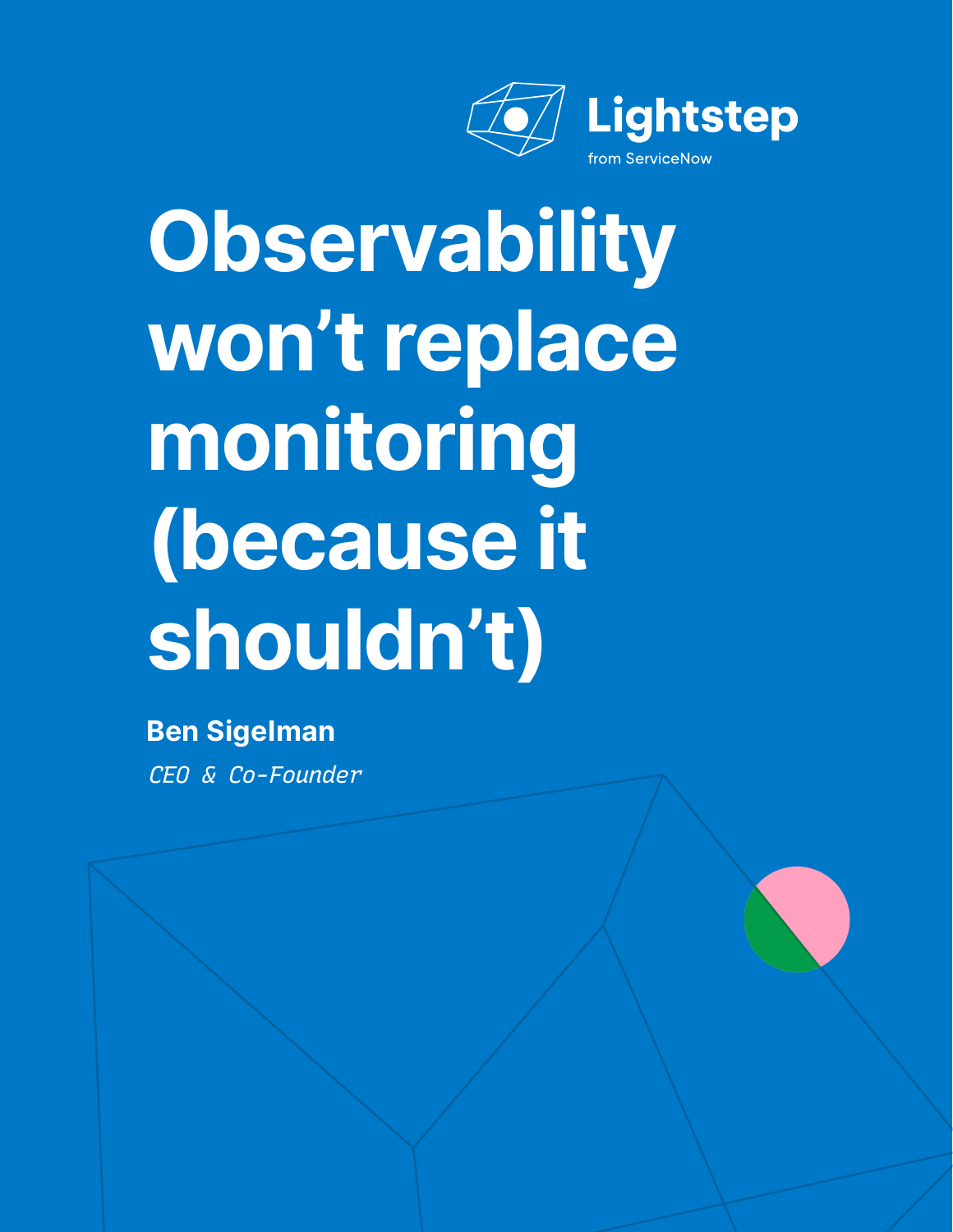### **Introduction**

I'm tired of hearing about Observability replacing monitoring. It's not going to, and that's because it shouldn't. Observability will not *replace* monitoring, it will *augment* monitoring.

I'm tired of hearing about metrics, logs and tracing as "the three pillars of Observability." They're hardly pillars—more like "pipes"— and they're the telemetry, not the value.

I'm tired of hearing about vendors and open source software projects claiming to solve all Observability use cases with a time-series database (TSDB). And I'm just as tired of hearing about vendors and open source projects claiming to solve all Observability use cases with an event/trace/transaction store. In fact, to make Observability work, we need both—yet combining them effectively is extremely difficult in practice.

But if Observability won't replace monitoring, if "the three pillars" aren't really pillars, and a single shiny datastore will never be sufficient, how should we model Observability?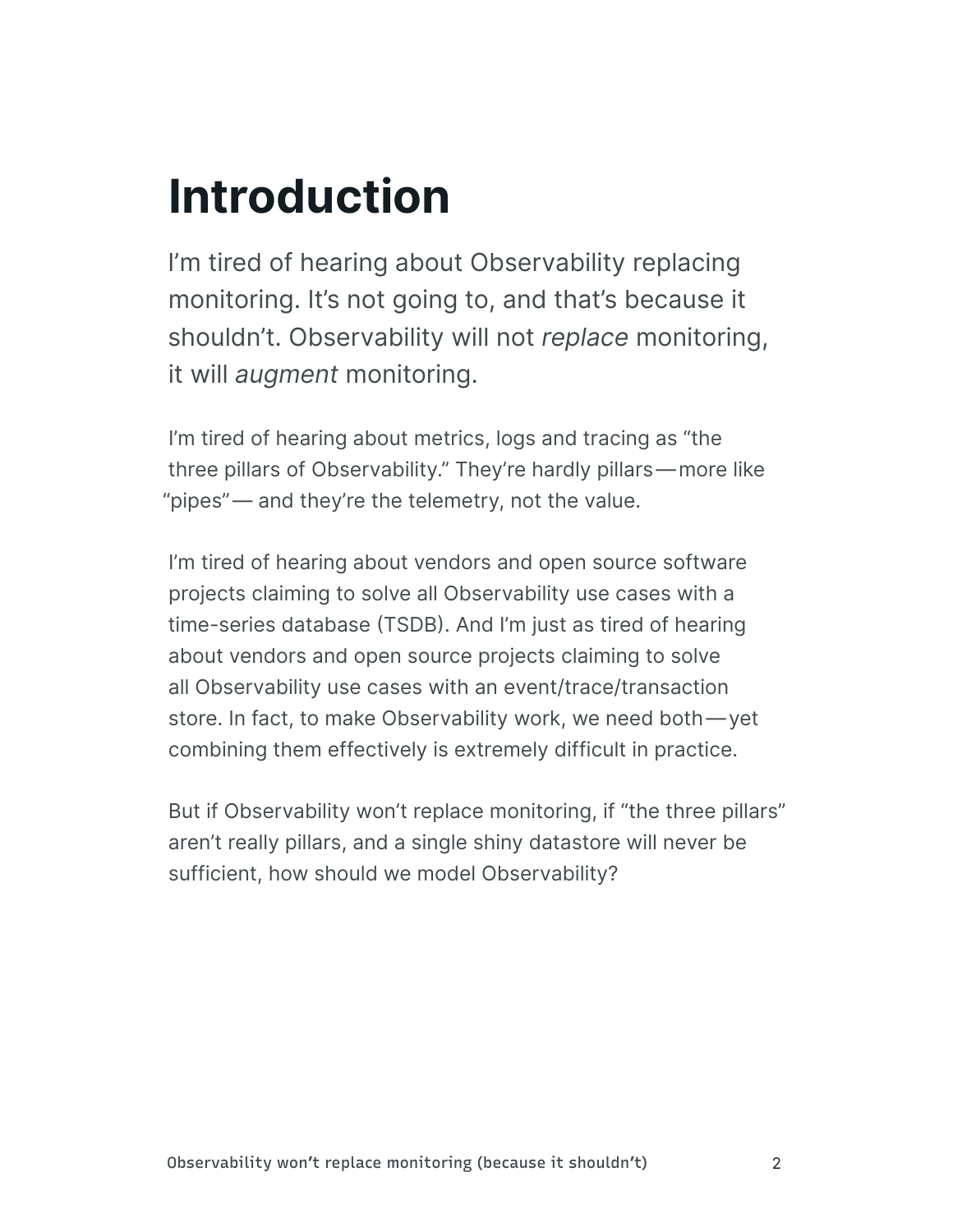I drew this up and [posted it on Twitter](https://twitter.com/el_bhs/status/1349406398388400128?utm_source=thenewstack&utm_medium=website&utm_campaign=platform) a few weeks ago, and it struck a chord:



In this guide, I'll go into more detail and unpack these concepts (more than 280 characters at a time). We'll then understand the proper role—and limitations—of monitoring, the laws of nature governing observability datastores, and how changes should serve as the guideposts for most observability explorations.

Without further ado…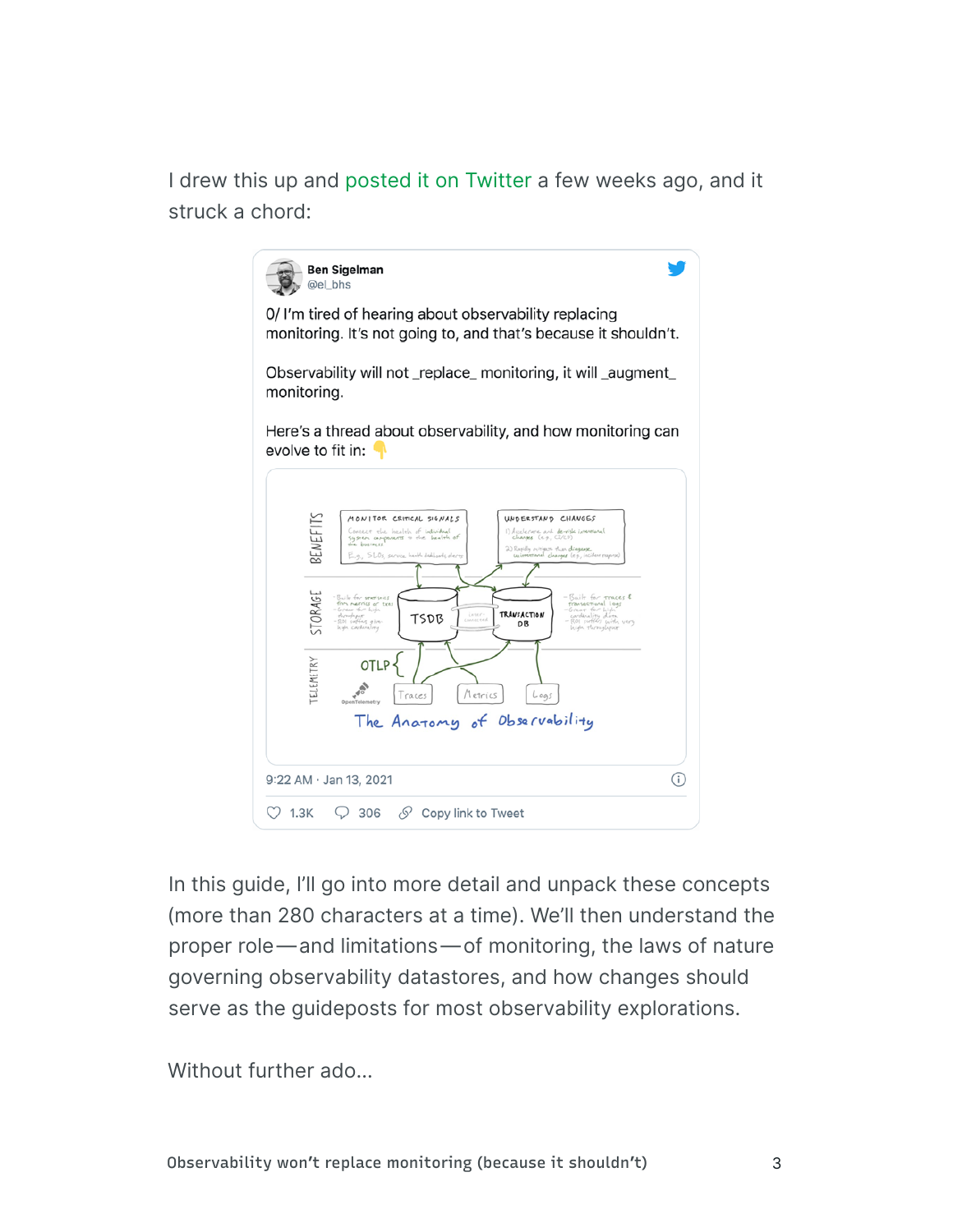## **The anatomy of observability**

Before we talk about what the anatomy of Observability *is*, let's talk about what the anatomy of Observability *is not*:



There's been an unfortunate tendency to confuse Observability with Telemetry. Or, at least, with loosely integrated UIs built on top of telemetry silos—as shown in the diagram above. In this formulation, Observability is somehow explained as the mere coexistence of a metrics tool, a logging tool, and a tracing tool. Unsurprisingly, this idea is propped up by vendors who built or acquired products built upon each of those so-called "pillars"—and now they want to sell them to you! Hmm.

#### In short: **do not mistake the coexistence of metrics, tracing/ APM and logging for "Observability."**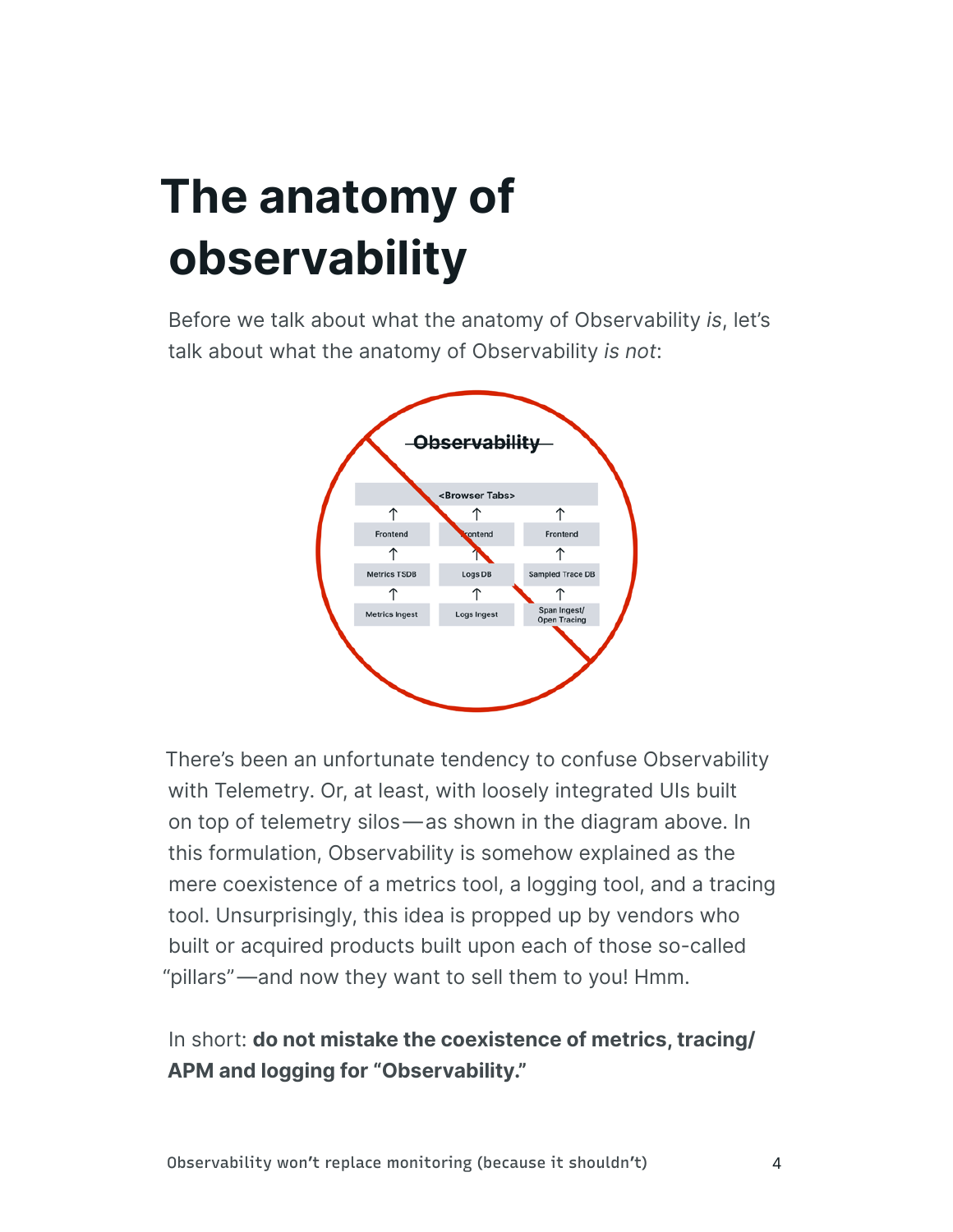Like most bad ideas that actually gain some momentum, there is a grain of truth here: in particular, that the traces, metrics and logs all have a place in the ultimate solution. But they are not the product—they are just the raw data. The *telemetry*.

So, if Observability is more than "metrics, logs, and traces," what is it?

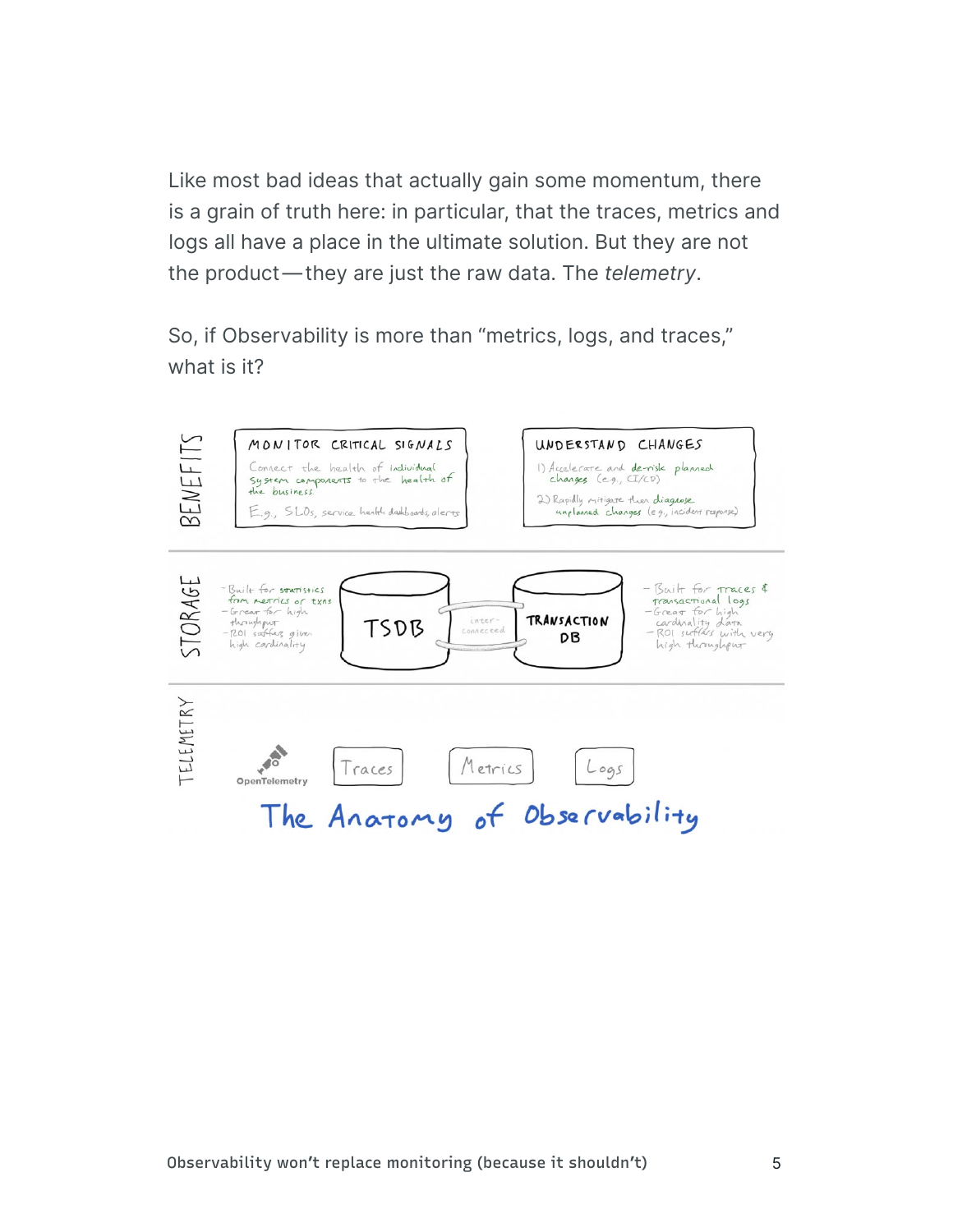### **Layer 1: (Open)Telemetry**



Indeed, we cannot have Observability without the raw telemetry data. As far as gathering that telemetry, historically engineering organizations had two options:

- 1. Staff up a major, ongoing initiative to gather high-quality telemetry across their infrastructure; or
- 2. Pay a small fortune to a vendor to deploy proprietary agents that provide easier access to basic telemetry, ideally without any code changes.

Both options were expensive, albeit in different ways—but thankfully there's now an alternative that brings the best of both worlds: OpenTelemetry.

The [OpenTelemetry project](https://opentelemetry.io/) (aka "OTel") aims "to make highquality telemetry a built-in feature of cloud-native software." All major cloud vendors have pledged their support for OTel (including [Amazon Web Services,](https://storageos.com/?utm_content=inline-mention) Azure, and GCP) and the same can be said for most vendors offering some sort of Observability solution (including [Lightstep](https://lightstep.com/?utm_content=inline-mention), as a founding member of OTel, naturally!).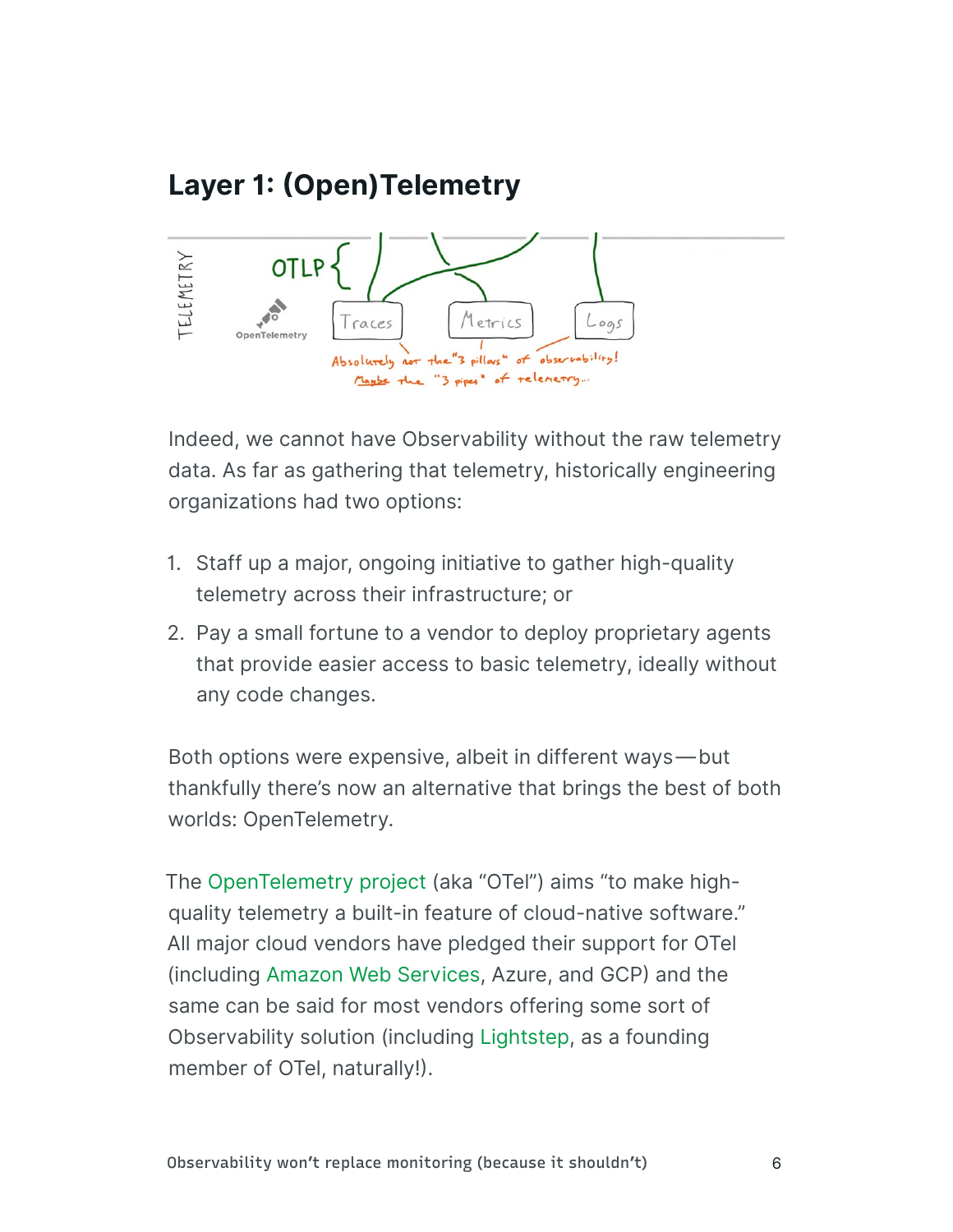Since OTel supports automatic instrumentation, it's now possible to get high-quality, vendor-neutral telemetry without code changes. In this way, OTel is disrupting the *idea* of proprietary agents and, in turn, the vendors that differentiated with them. Plus, with native OTel and OTLP ("**O**pen**T**e**L**emetry **P**rotocol") support arriving across the infrastructure stack, there will no longer be a need to buy Observability from a vendor just to gain access to their suite of data integrations. Any OTel-compliant Observability provider will have access to high-quality telemetry, across the stack, and all with zero vendor lock-in. It's better for everyone—perhaps with the exception of incumbent vendors, who must make peace with the sunk cost they've spent on innumerable "cloud integrations."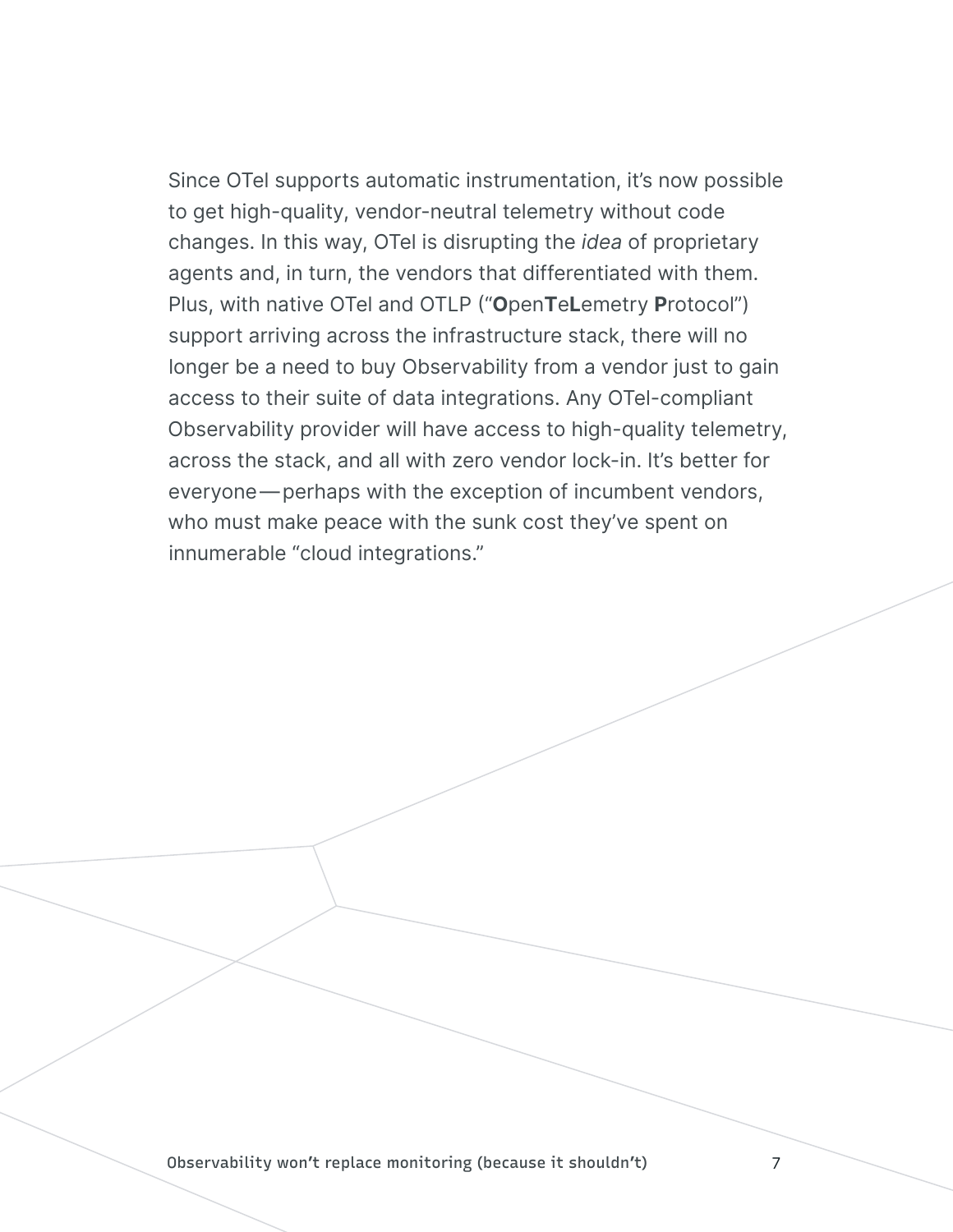#### **Layer 2: Storage**



If "Layer 1" is about gaining access to high-quality telemetry, then "Layer 2" is about where you *send* it, as well as how—and for how long—you *store* it. When considering datastores for Observability, I'm reminded of a bumper sticker I saw a while back. It read:

| Create your own deity!                                |
|-------------------------------------------------------|
| $\Box$ Omniscient $\Box$ Omnipotent $\Box$ Benevolent |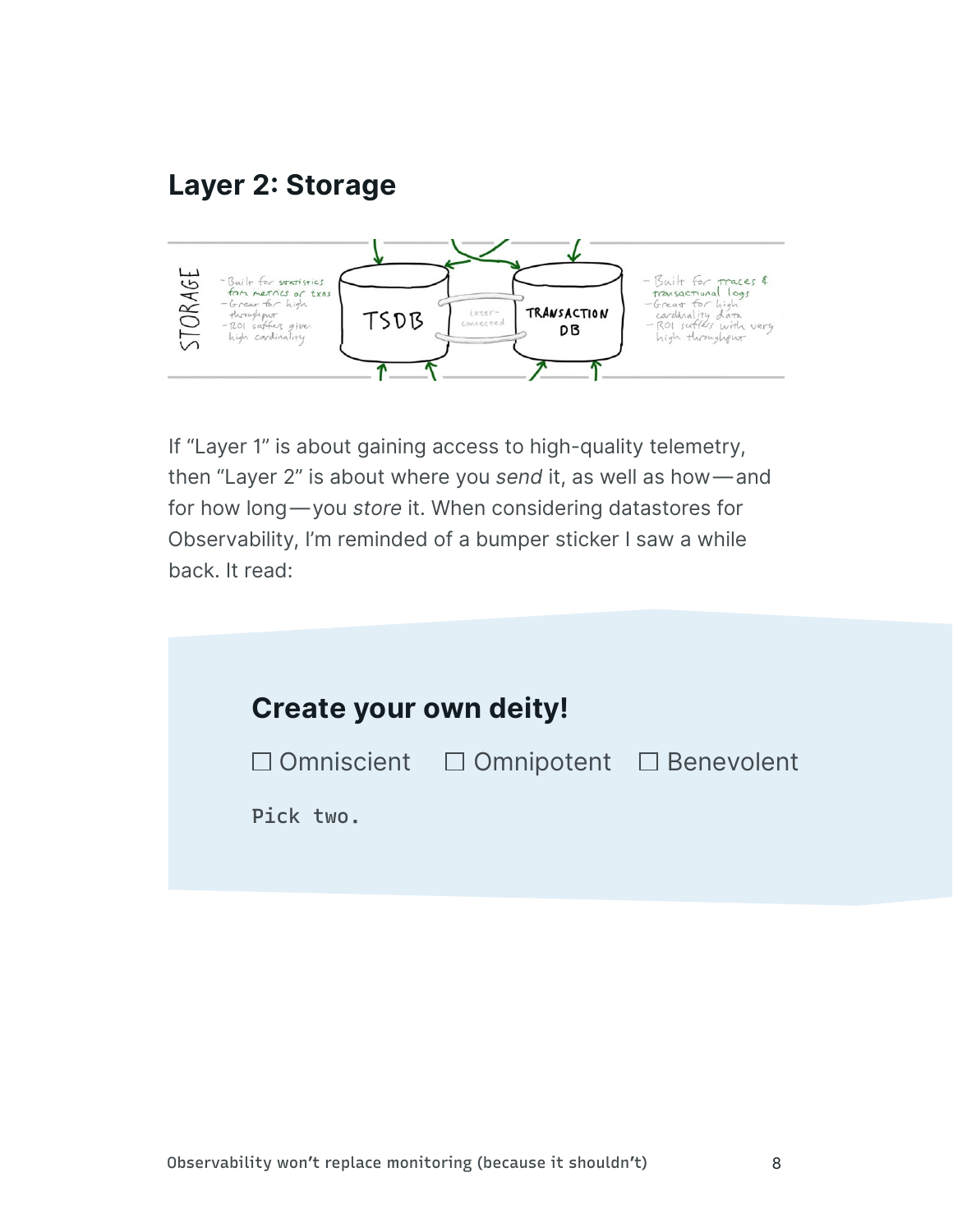When it comes to Observability datastores, we find ourselves in a similar predicament. Rendered as a bumper sticker, it might look like this:

| Create your own observability datastore!       |                   |
|------------------------------------------------|-------------------|
| $\Box$ High-Throughput $\Box$ High-Cardinality |                   |
| $\Box$ Durable                                 | $\Box$ Affordable |
| Pick three.                                    |                   |

Fundamentally, if we want to handle high-throughput data efficiently (for example, accounting for 100% of all messages passed in a scaled-out app, or even taking high-fidelity infra measurements like CPU load or memory use per container), we must record statistics to a time-series database. Otherwise, we waste too much on the transfer and storage of individual events. And while some might suggest you can sample the events, for low-frequency data hidden within the high-frequency firehose, you can miss it altogether. This situation calls for a dedicated **Time Series DB** (TSDB): a data store designed specifically for the storage, indexing and querying of time-series statistics like these.

And yet! If we want to handle high-cardinality data (for example, per-customer tags, unique ids for ephemeral infrastructure, or URL fragments), a TSDB is an unmitigated disaster—with the explosion of tag cardinality comes an explosion of unique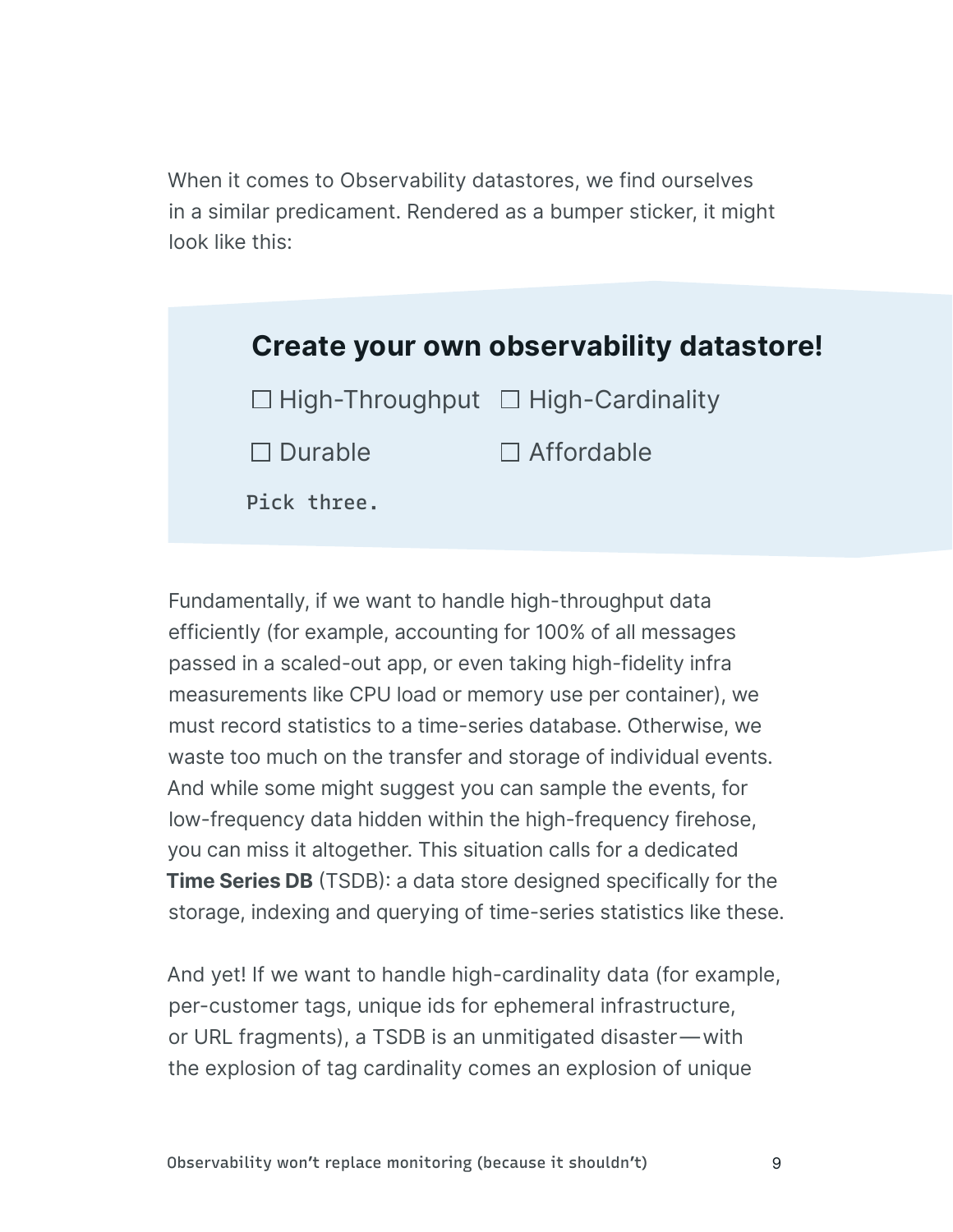time series, and with it an explosion of cost. And so there must be a **Transaction DB** as well; traditionally this was a logging database, although it's wiser to build around a distributedtracing-native Transaction DB (more on this later) that can kill two birds (logs and traces) with one stone.

Still, finding best-of-breed Transaction and Time Series Databases is necessary but not sufficient. To make the actual "Observability" piece seamless, the data layer needs to be integrated and cross-referenced as well—preferably deeply.

No wonder high-quality Observability can feel so elusive. This brings us to the third and most important layer of our Observability Anatomy…

#### **Layer 3: Actual Benefits**

At the end of the day, telemetry—whether in motion or at rest—is not intrinsically valuable. It's only the workflows and applications built on top that can be valuable. Yet in the conventional presentation of "Observability as Metrics, Logs and Traces," we don't even know what problem we're solving! Much less how we're solving it.

When it comes to modern, distributed software applications, there are two overarching problems worth solving with Observability:

**• Understanding Health:** Connecting the well-being of a subsystem back to the goals of the overarching application and business via thoughtful monitoring.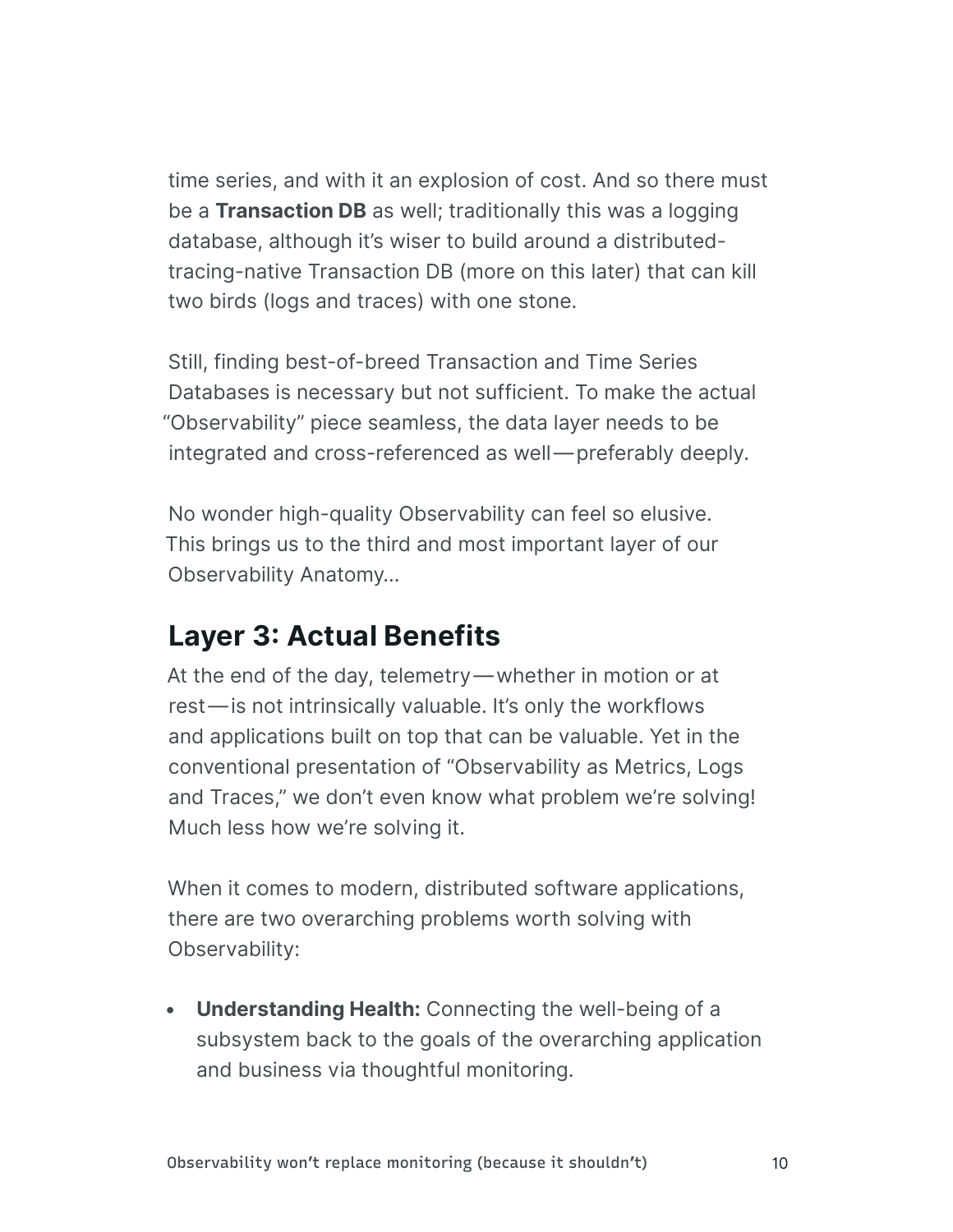**• Understanding Change:** Accelerating planned changes while mitigating the effects of unplanned changes.

#### **Understanding Health: "Thoughtful Monitoring"**



Somewhere along the way, "monitoring" was thrown under a bus—which is unfortunate. If we define monitoring *as an effort to connect the health of a system component to the health of the business*, it's actually quite vital. The cleanest and most progressive way to approach this is with a well established organizational process around service level objectives (SLOs), but it's a sliding scale. What's most important is that there's continuous monitoring in place for the key APIs and control surfaces in each subsystem and that an operator can quickly assess subsystem health—at a glance—and quickly spot when and where a particular symptom might have flared up.

For maximum flexibility and minimum redundancy, thoughtful monitoring must be able to measure symptoms found in the Time series DB *or* the Transaction DB. That is, monitoring certainly needs access to the metrics data, but it also needs to be able to query the transaction (i.e. tracing) data in real-time.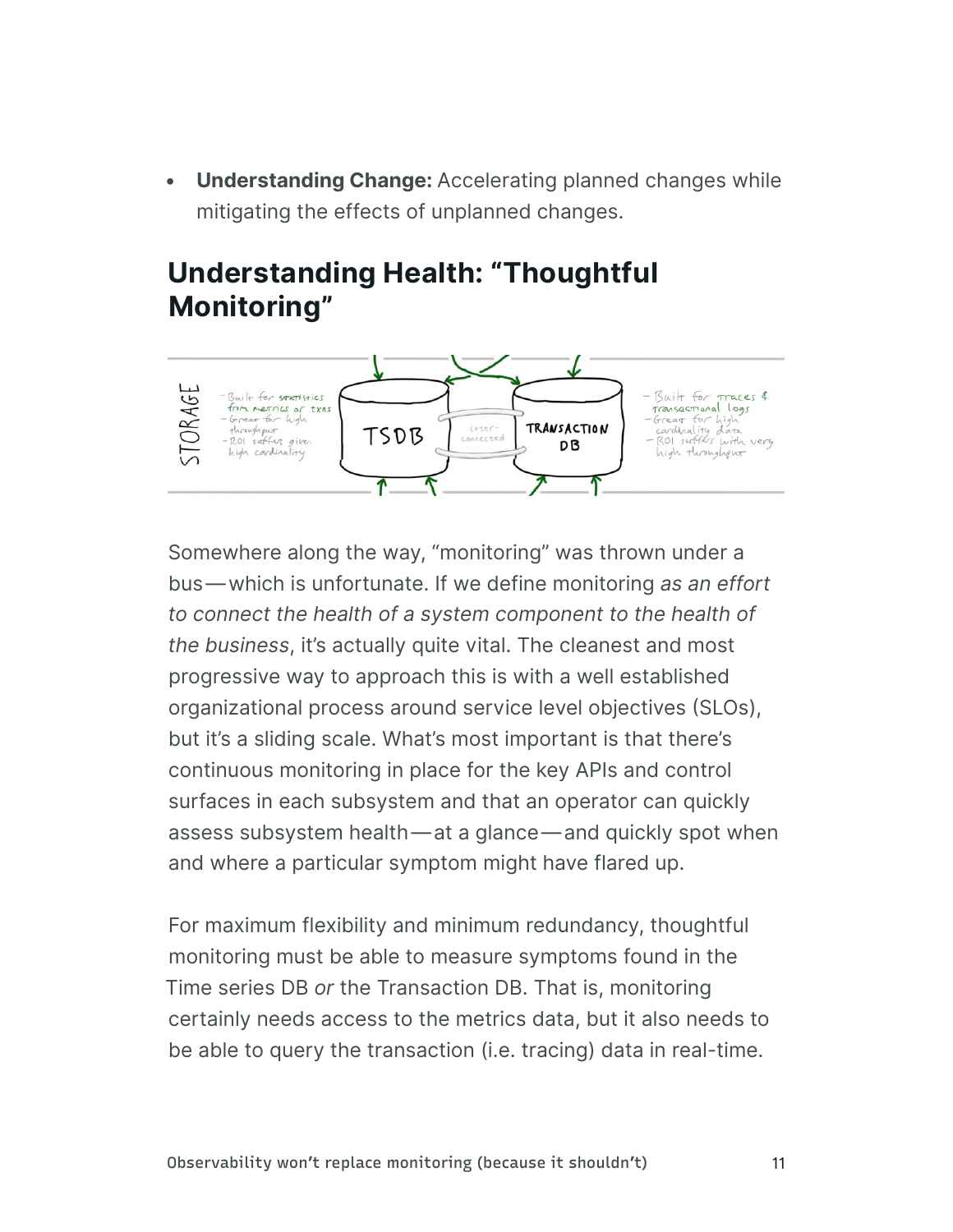In any case, monitoring should only be used to measure subsystem health and gain advance warning about threats to that health. Monitoring is *not* where we're meant to diagnose changes to that health; and this is where so many organizations have gone astray.

**If you try to solve incident** *response* **with the same basic monitoring tooling you're using for incident** *detection***, you're in for a world of pain.** That's because dashboards and alerts—and even SLOs—are great for detecting health problems, but lousy for diagnosing or even remediating them.

"Monitoring" got a bad name because operators were *trying to monitor every possible failure mode of a distributed system*. That doesn't work, because there are way too many of them. And that's why you have too many dashboards at your company.

So how do we effectively isolate and identify these failure modes?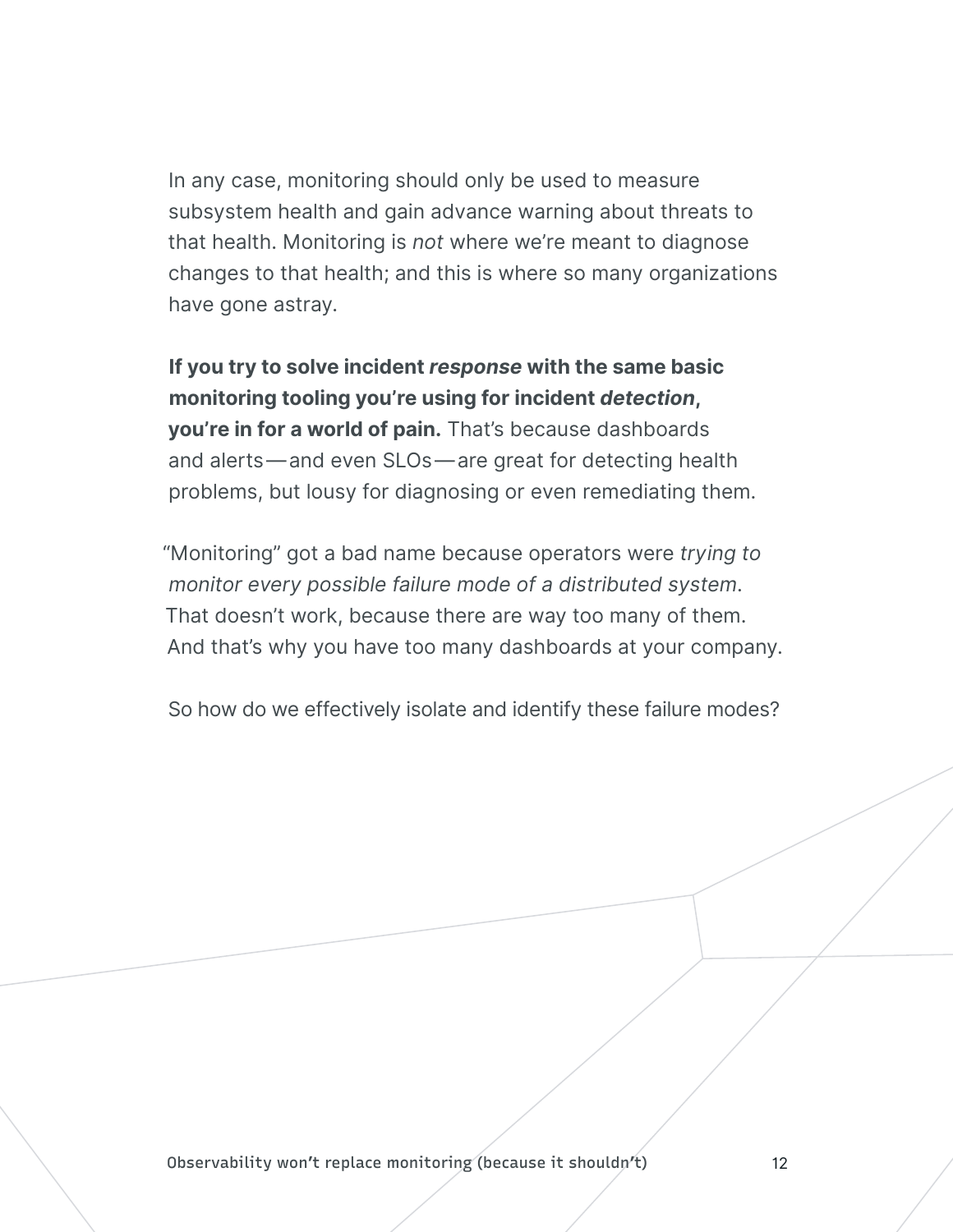#### **Understanding Change**

UNDERSTAND CHANGES 1) Accelerate and de-risk planned<br>changes (e.g., CI/CD) 2) Rapidly mitigate then diagnose unplanned changes (eg., incident response) The most important question in observability: that change? caused Service deployment Customer experience Config push Service health + performance (SLOS) Semantics/correctness Workload change Broken cloud dependency Resource consumption/cost

If we only needed to stabilize our software, there's no question where to start: for cloud native apps, more than 70% of all incidents stem from some sort of intentional change (typically a service deployment or a config push). Unfortunately, if we stop pushing new code to production, our products lose out to competitors and our employers eventually cease to exist! So that can't be the long-term strategy, even if we'll still want to declare deploy freezes over holiday weekends.

Stepping back, there are really only two types of change: *planned* and *unplanned*. For *planned* changes, Observability can close the loop for CI/CD and give us more confidence about the local and global health of our deployments (more about that [here](https://lightstep.com/deployments/) and [here](https://lightstep.com/blog/github-action-predeploy-check/)).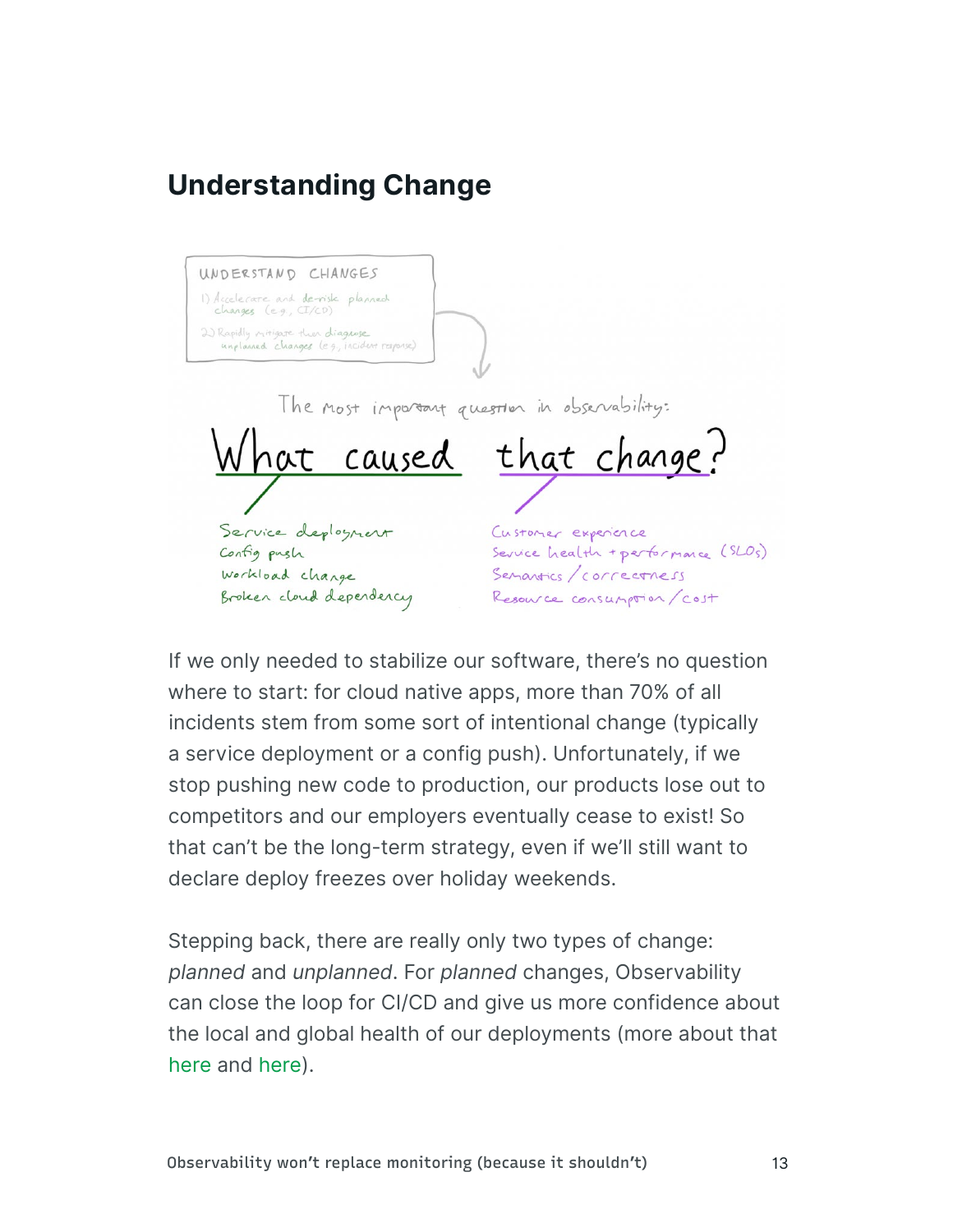And for *unplanned* changes, Observability is the only game in town: since distributed applications have uncountably large numbers of potential failure modes, our approach to quickly understanding unplanned changes must be dynamic and *must* cross service boundaries. At the outset, this means that our workflow *must* touch both the time series metrics that often start these investigations, as well as the tracing data that guides our analysis from one service to the next.

Some have tried to tackle this massive data analysis problem with a similarly massive query language and lots of detailed documentation. This doesn't work, for organizational reasons: the problem is that **Observability becomes an expert system** and in the process, it becomes inaccessible to the generalist engineer/DevOps/SRE who's wrestling with the "unplanned change" we started with.

Let's state the obvious: **Observability isn't valuable if you need to retrain your organization in order to leverage it**. Observability *can* be transformative for an organization, but only if its power is self-evident and accessible. And nobody likes reading manuals, particularly during an incident!

This is why "change" needs to be a fundamental primitive for effective, well-adopted observability. When Observability is framed in the context of a known change, the insights buried in the firehose of telemetry data can be contextualized and *ranked*. In this way, the focus on "change" is mutualistic for both the operator and the tooling: it gives the tooling a clear objective function to explain, and it gives the operator a more digestible UX.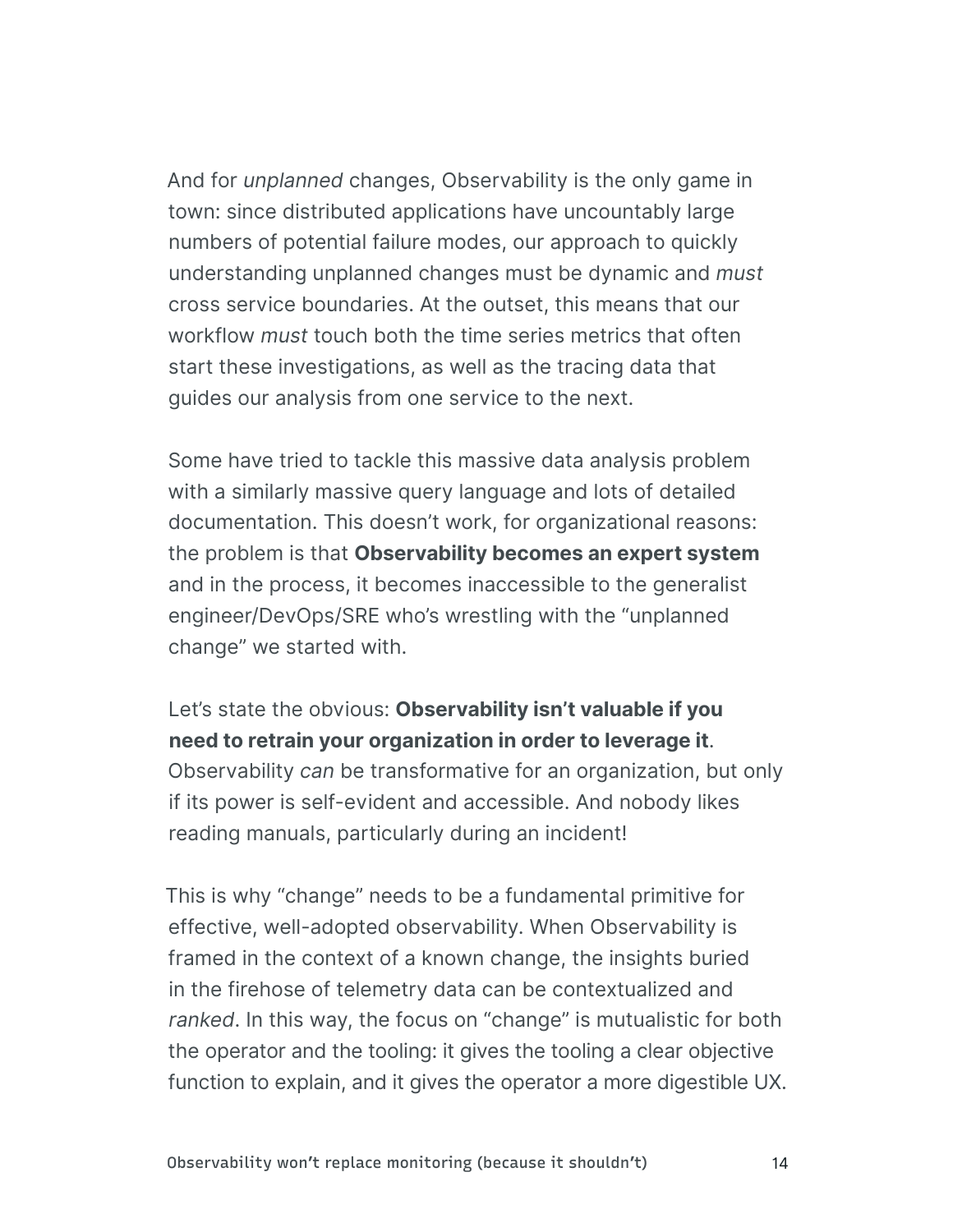The whole point of [Change Intelligence](http://lightstep.com/product#change-intelligence) is to start with an identified change—perhaps from an alert, perhaps from a CI/CD system, perhaps just from clicking on a deviation in a dashboard —and *have the Observability solution explain the change*, allwithout meddling with manual queries or thinking about where the telemetry came from or where it's stored.

Observability won't replace monitoring (because it shouldn't)  $\hskip10mm \qquad \qquad$  15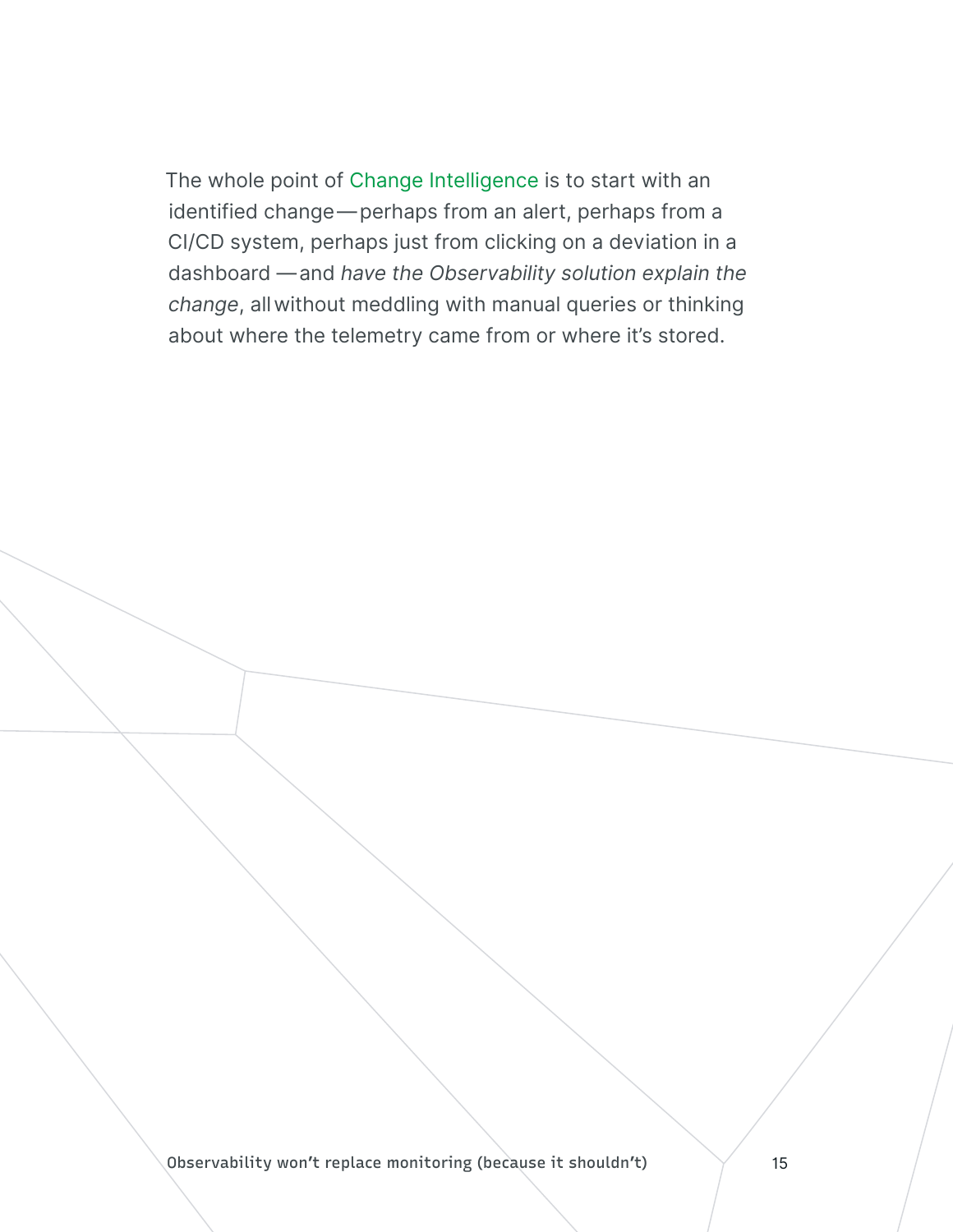### **In Conclusion**

Observability seems important because it *is* important. But just because it's important doesn't mean that it needs to feel complex; and it certainly doesn't need to feel confusing.

So let's boil the above down to four short guidelines:

- 1. Adopt an open, portable means of gathering the raw data (the "telemetry")—with OpenTelemetry being the clear default.
- 2. Storing that telemetry is fundamentally complicated. Beware any solution that claims to do so with *only* event data or only time-series statistics—both are needed at scale.
- 3. Monitoring isn't going away, because understanding the health of your system is always going to be important. But Monitoring needs to evolve to connect the needs of the business with the behavior of the application, as directly as possible.
- 4. And finally: Observability is most accessible, actionable and broadly applicable when it is anchored *around* changes. Either the planned changes of software deployments or the unplanned changes of incident response.

With this framework, we see how to integrate telemetry, how to sniff out a data layer that's too good to be true, and how to evolve conventional monitoring while integrating the valuable insights of a modern observability solution.